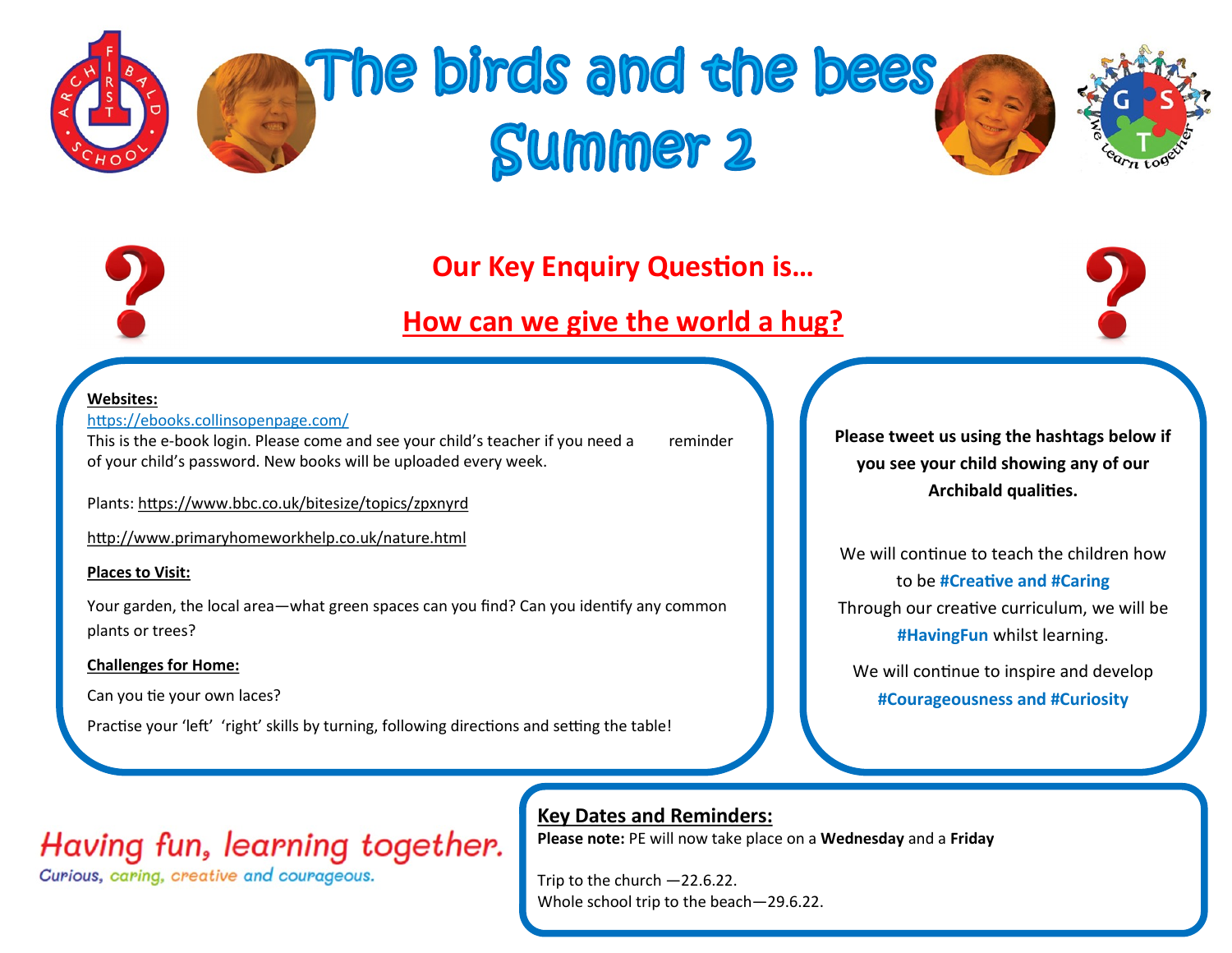#### **Literacy**

This half term in literacy we will have a big focus on spelling, punctuation and grammar. We will look at question marks and exclamation marks, and when to use them correctly in a sentence and recap using capital letters for proper nouns.

We will expose the children to a range of common suffixes to enhance their vocabulary and ensure they understand how a prefix and suffix can change the meaning of a word.

Inspired by our topic, we will have a go at writing our own

Summer garden poems and then use our knowledge of plants, trees and animals to write labels, alphabetical lists and captions in a non fiction style.

#### **Numeracy**

In numeracy this half term we will be finishing Year 1 by looking at fractions. The children will identify halves, quarters and thirds of both shapes and amounts.

They will also use analogue clocks to begin to tell the time. We will focus on o'clock and half past to begin with and help the children to understand minutes and hours. We will then move on to quarter past and quarter to as a little challenge.

In measures, the children will continue to learn about position and direction and use their knowledge of fractions to help them understand half and quarter turns.

#### **PE** *Having fun, keeping healthy and learning new skills...*

This half term, Year 1 are lucky enough to have a visitor in from All Stars Cricket who will introduce the sport and focus on key skills needed to play. They will also explore athletics and time their own achievements!

#### **PSHE** *Healthy lifestyles*

The children will look at staying safe in the sun and by the water, and know who to go to for help. The children will be supported in how to manage their emotions when finding things difficult, or when things go wrong. We will discuss thoughts and feelings about transitioning to Year 2.

**RE** *Developing respect, tolerance, understanding and knowledge...* The RE this term will focus on other faith celebrations. The children will find out about weddings in other cultures and explore the feelings of those involved in these celebrations. They will share bible stories and provide fun activities.

**Music—***listening, appreciating, interpreting, playing, developing...* In music, the children will continue to explore sound and begin to create a story. Celebrating a wide range of musical styles, we will look at how music teaches us about saving our planet.

#### **Computing**

In computing we will explore software to create our own digital art. Inspired by Van Gogh's sunflowers, the children will recreate their own version using different digital effects. They will then use word processing to write down facts about Van Gogh as an artist.

## Having fun, learning together.

Curious, caring, creative and courageous.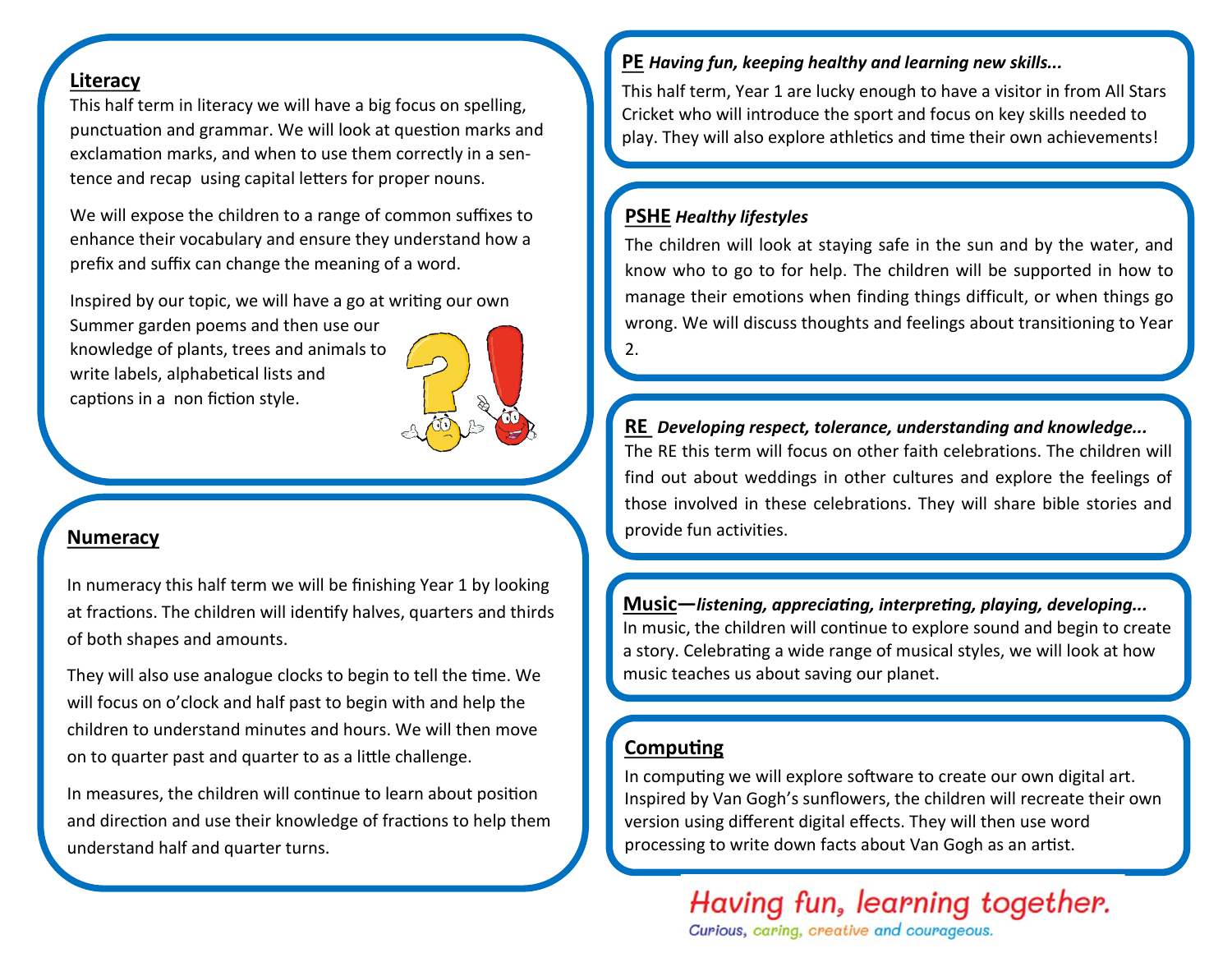

#### **Science**

Science will be a key focus of this al term as the children explore physical features in their surroundings. We will begin our topic by looking at how important birds and bees are to our world and what they do for our environment.

We will look at a variety of common trees and plants found in the UK and explore their structure. The children will learn about evergreen and deciduous trees and be able to classify these.

Building on from our previous work about different animals, we will recap what we learned and introduce a new group; invertebrates, looking at their structure and how to identify them.

#### **Geography**

This will be our main focus this half term, and will link closely with Science. We will use our knowledge to ask and answer geographical questions such as 'what is this place like?' and 'what or who will I see in this place?' We will also use simple fieldwork skills to study the geography of our school and the key human and physical features of its surrounding environment.

The children will be encouraged to think carefully about our school grounds, looking at photographs, aerial images and plans. This will allow them to recognise landmarks and basic physical features in a new way. We will use everything we have learned to plan and make a decision on where we should place both a beehive and a bird feeder in order to help our school grounds flourish and look after these precious animals.

*Observation over time, Identifying and Classifying, Researching, Fair Testing, Pattern seeking*

*Location and Place, Cause and Effect, Planning and Decision Making, Change*



#### **Art and Design**

This half term, the children will explore how colours can represent feelings and emotions in art. They will identify colours that are light and dark and look at how different sized brushes can create different effects. Keeping in theme with our topic, the children will then use what they have learned to create their own observational drawing of sunflowers inspired by the great Van Gogh.